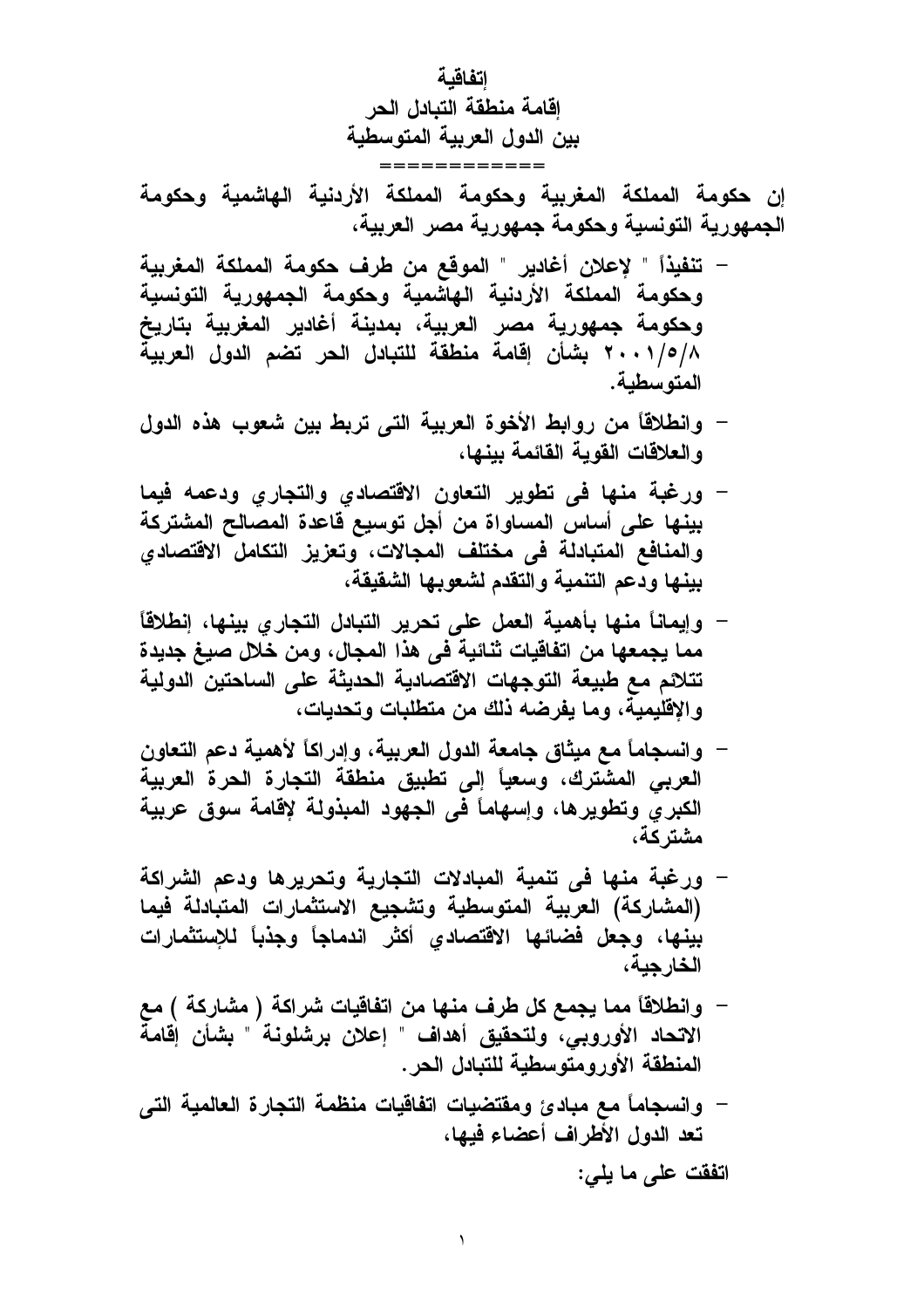# الفصل الأول الأحكام العامة المعادة الأولى : التعاريف

- ١. بموجب هذه الاتفاقية، يتم إنشاء منطقة للتبادل الحر بين المملكة المغربية والمملكة الأردنية الهاشمية والجمهورية التونسية وجمهورية مصر العربية والدول العربية المتوسطية التى ستنضم إليها لاحقاً والتى يشار إليها فيما بعد بالمنطقة.
- ٢. يعتبر أعضاء المنطقة المشار إليها لاحقاً " الدول الأطراف "، الدول التي تصادق على هذه الاتفاقية وكل دولة عربية أخرىٍ مشار إليها بالفقرة (١) التي تنضم إليها.
- ٣. يشار لاحقاً إلى إتفاقية إقامة منطقة تبادل حر بين الدول العربية المتوسطية ب "الاتفاقبة".
- ٤. مؤسسات الاتفاقية هى لجنة وزراء الخارجية ولجنة وزراء التجارة الخارجية واللجنة الفنية المنبثقة عنها لمتابعة تنفيذ هذه الاتفاقية والوحدة الفنية لرعاية شئون هذه الاتفاقية.

# المادة الثانبة أهداف الاتفاقبة

- ١. تقوم الدول الأطراف بإنشاء منطقة للتبادل الحر بينها بصفة تدريجية خلال فَترة انتقالية لا تتجاوز 1/1/1 ٢٠٠٥ ابتداء من دخول هذه الاتفاقية حيز النفاذ طبقاً لنصوصها ووفقاً لنصوص الاتفاقية العامة للتعريفات الجمركية والتجارة لسنة ١٩٩٤ والاتفاقيات الأخرى الملحقة باتفاق إنشاء منظمة التجارة العالمية.
- ٢. إنشاء منطقة التبادل الحر من أجل تطوير النشاط الاقتصادي، ودعم التشغيل، وزيادة الإنتاجية وتحسين المستوي المعيشي داخل الدول الأطراف.
- ٣. تنسبق السياسات الاقتصادية الكلية والقطاعية في الدول الأطراف فيما يخص : التجارة الخارجية والفلاحة ( الزراعة ) والصناعة والنظام الضريبي والمجال المالى والخدمات والجمارك وبما يوفر المنافسة الموضوعية بين الدول الأطراف.
- ٤. التقريب بين تشريعات الدول الأطراف فى المجالات الاقتصادية بهدف توفير مناخ مواتي لشروط الاندماج بين الدول الأطراف.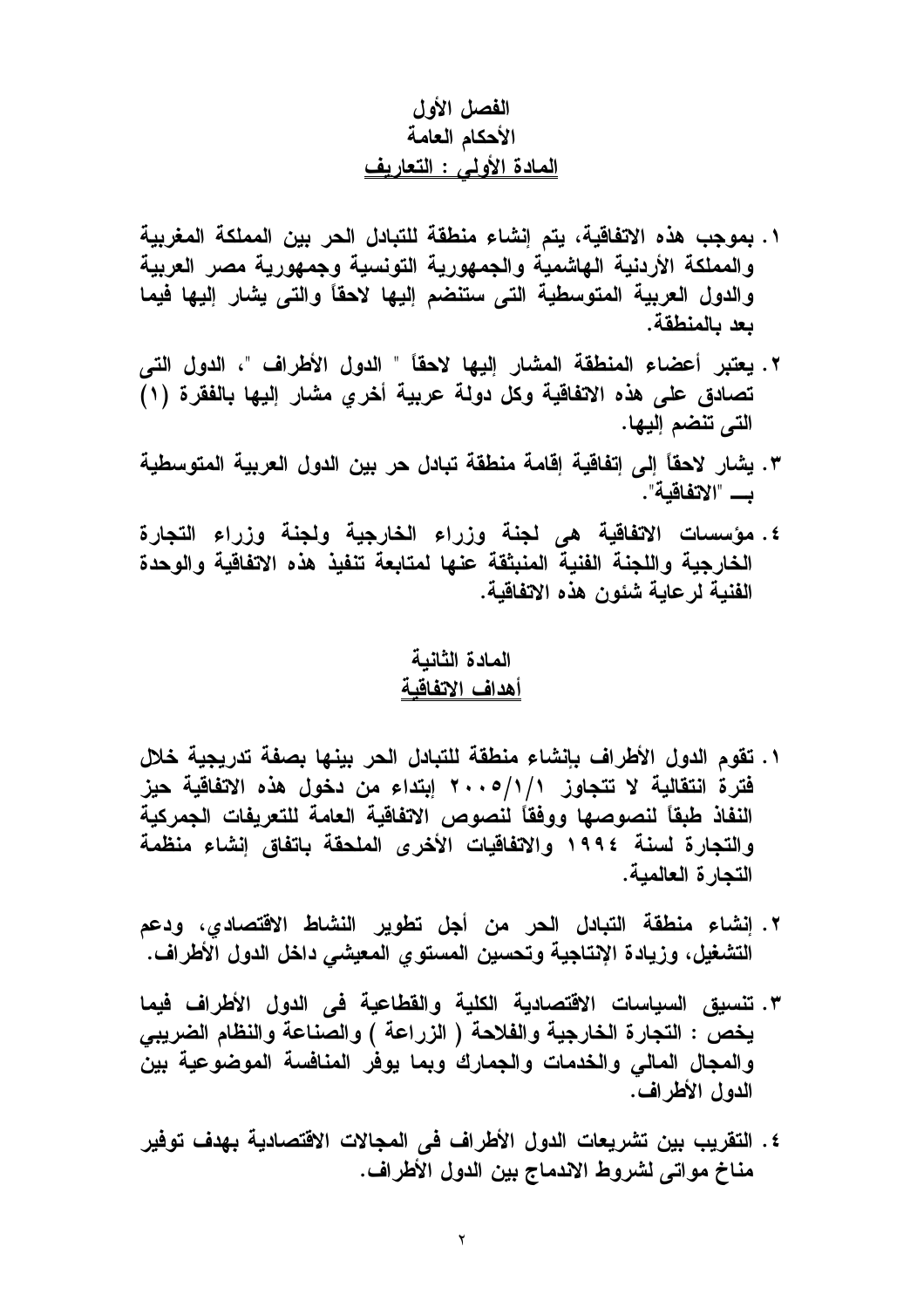الفصل الثاني ترتيبات تحرير التجارة المادة الثالثة : السلع الصناعية

تخضع السلع (المواد والمنتجات) الصناعية المتبادلة بين الدول الأطراف لنظام تفكيك الرسوم الجمركية والرسوم والضرائب الأخرى ذات الأثر المماثل عند الاستيراد على الشكل التالي:

- التبادل الفورى، عند دخول الاتفاقية حيز النفاذ، للإعفاء التام للقوائم  $\cdot$ الخاضعة للتفكيك الفوري والسريع مع الاتحاد الأوروبي، وهى القوائم المدرجة في الملحق رقم (I) لهذه الاتفاقية والذي يضم ما يلي:
- القائمة الواردة بالملحق رقم (٣) لاتفاق الشراكة بين المملكة المغربية والاتحاد الأوروبي والتى تشمل السلع الخاضعة للتفكيك التدريجي خلال فترة انتقالية مدتها ٣ سنوات والسلع المعفاة كلياً عند دخول هذا الاتفاق حبز النفاذ.
- القائمة أ من الملحق رقم (٣) لاتفاق الشراكة بين المملكة الأردنية  $\overline{\phantom{0}}$ الهاشمية والاتحاد الأوروبى والتى تشمل السلع الخاضعة للتفكيك التدريجي خلال فترة انتقالية مدتها ٤ سنوات والسلع المعفاة كلياً عند دخول هذا الاتفاق حيز النفاذ.
- القائمة الواردة بالملحق رقم (٣) لاتفاق الشراكة بين الجمهورية  $\overline{\phantom{0}}$ التونسية والاتحاد الأوروبي والتى تشمل السلع الخاضعة للتفكيك التدريجي خلال فترة إنتقالية مدتها ٥ سنوات والسلع المعفاة كلياً عند دخول هذا الاتفاق حيز النفاذ.
- القائمة الأولى في جداول تحرير السلع المضمنة باتفاق المشاركة بين جمهورية مصر العربية والاتحاد الأوروبي والتى تشمل السلع الخاضعة للتفكيك التدريجي خلال فترة إنتقالية مدتها ٣ سنوات عند دخول هذا الاتفاق حيز النفاذ.

ب. استمر إر العمل بالاعفاءات الفورية المنصوص عليها بالاتفاقيات الثنائية.

- ج. بخصوص السلع الصناعية الأخرى الخاضعة للرسوم الجمركية غير المفككة فورياً، يتم إعتماد تاريخ ٢٠٠٥/١/١ مت كحد أقصى للفترة الانتقالية، وذلك على النحو التالي:
	- بداية من تاريخ دخول الاتفاقية حيز النفاذ : تخفيض بنسبة ٨٠%. - بداية من ١/١/٥- ٢٠٠ : إعفاء كلى بنسبة ١٠٠%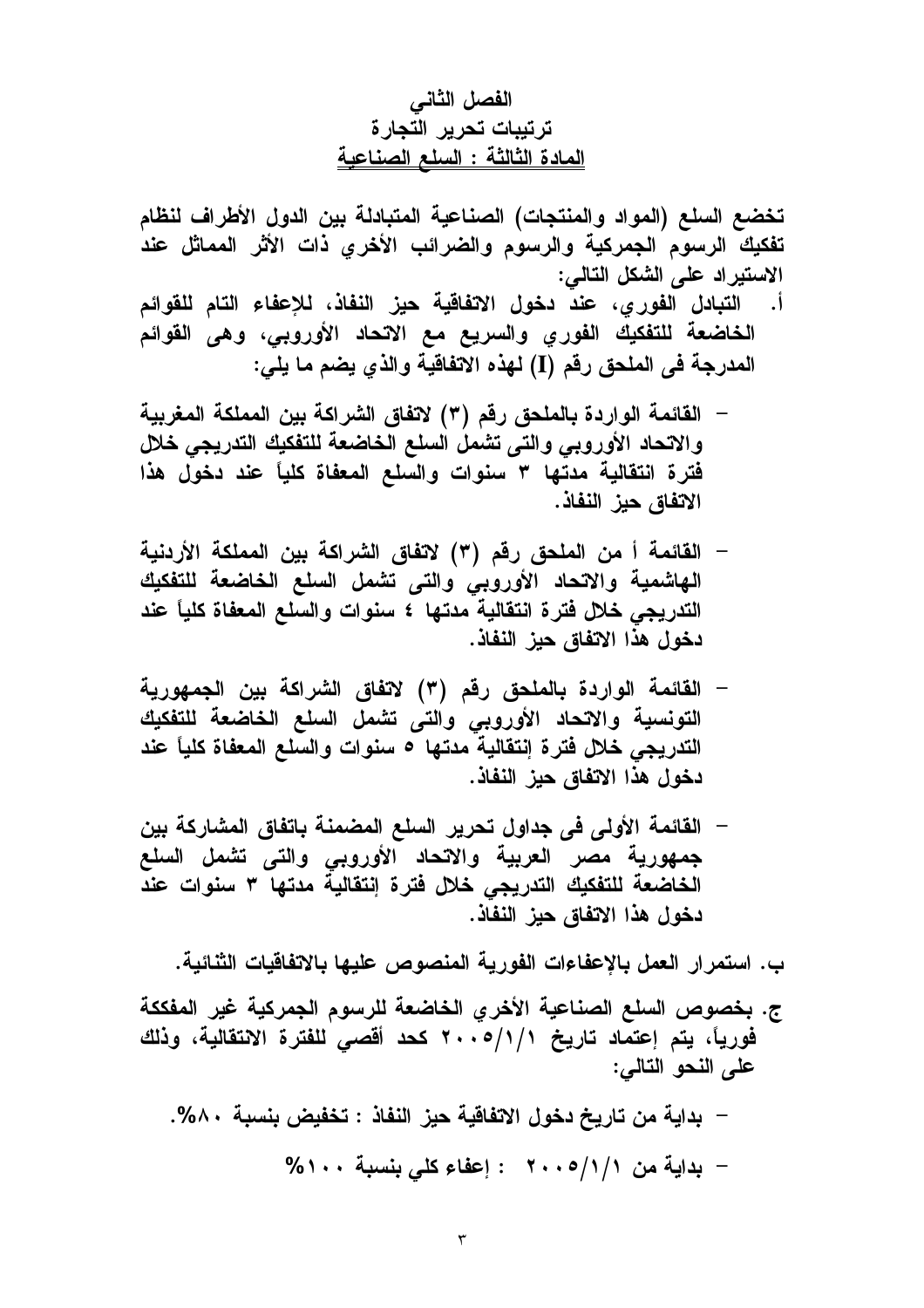المادة الر ابعة <u>السلع (المواد والمنتجات) الزراعية (الفلاحية)</u> <u>والمنتجات الزراعية (الفلاحية) المصنعة</u>

يتم تحرير السلع الزراعية (الفلاحية) والزراعية (الفلاحية) المصنعة والمصنفة في الفصول من ١ إلى ٢٤ من النظام المنسق (HS)، وذلك طبقاً للبرنامج التنفيذي لاتفاقية تيسير وتنمية التبادل التجاري بين الدول العربية لاقامة منطقة تجارة حرة عربية كبرى.

> المادة الخامسة تجارة الخدمات

تلتزم الدول الأطراف بتنفيذ إلتزاماتها الواردة فى جداول الاتفاقية العامة لتجارة الخدمات لمنظمة التجارة العالمية فيما يتعلق بتحرير تجارة الخدمات وتسعى لتوسيع نطاق تجارة الخدمات فيما بينها وفقاً للقوانين والأنظمة المعمول بها في كل من الدول الأطراف. تقوم لجنة وزراء التجارة الخارجية بدراسة التطور الحاصل في تجارة الخدمات بين الدول الأطراف، بشكل دور ي بعد دخول هذه الاتفاقية حيز النفاذ.

- ١. تعتبر ذات منشأ ومصدر محليين السلع (المواد والمنتجات) المنتجة طبقاً لبروتوكول قواعد المنشأ، الملحق رقم (II) لهذه الاتفاقية والمطابق لبروتوكول قواعد المنشأ الأورومتوسطية، ولأية تعديلات تطرأ عليه.
- ٢. ترفق السلع (المواد والمنتجات) ذات المنشأ والمصدر المحليين، المصدرة من إحدى الدول الأطراف إلى الدولة الطرف الأخر ي، شهادة منشأ تصدر عن السلطات المختصة في الدولة المصدرة وتؤشر وتراقب من طرف السلطات المختصة فى نفس الدولة، وفقاً لبروتوكول قواعد المنشأ الخاص بهذه الاتفاقية.
- ٣. تدرس لجنة وزراء التجارة الخارجية بشكل دوري التعديلات التي يمكن إجر اؤها على هذا البروتوكول بهدف ضمان التطبيق السليم لقواعد المنشأ.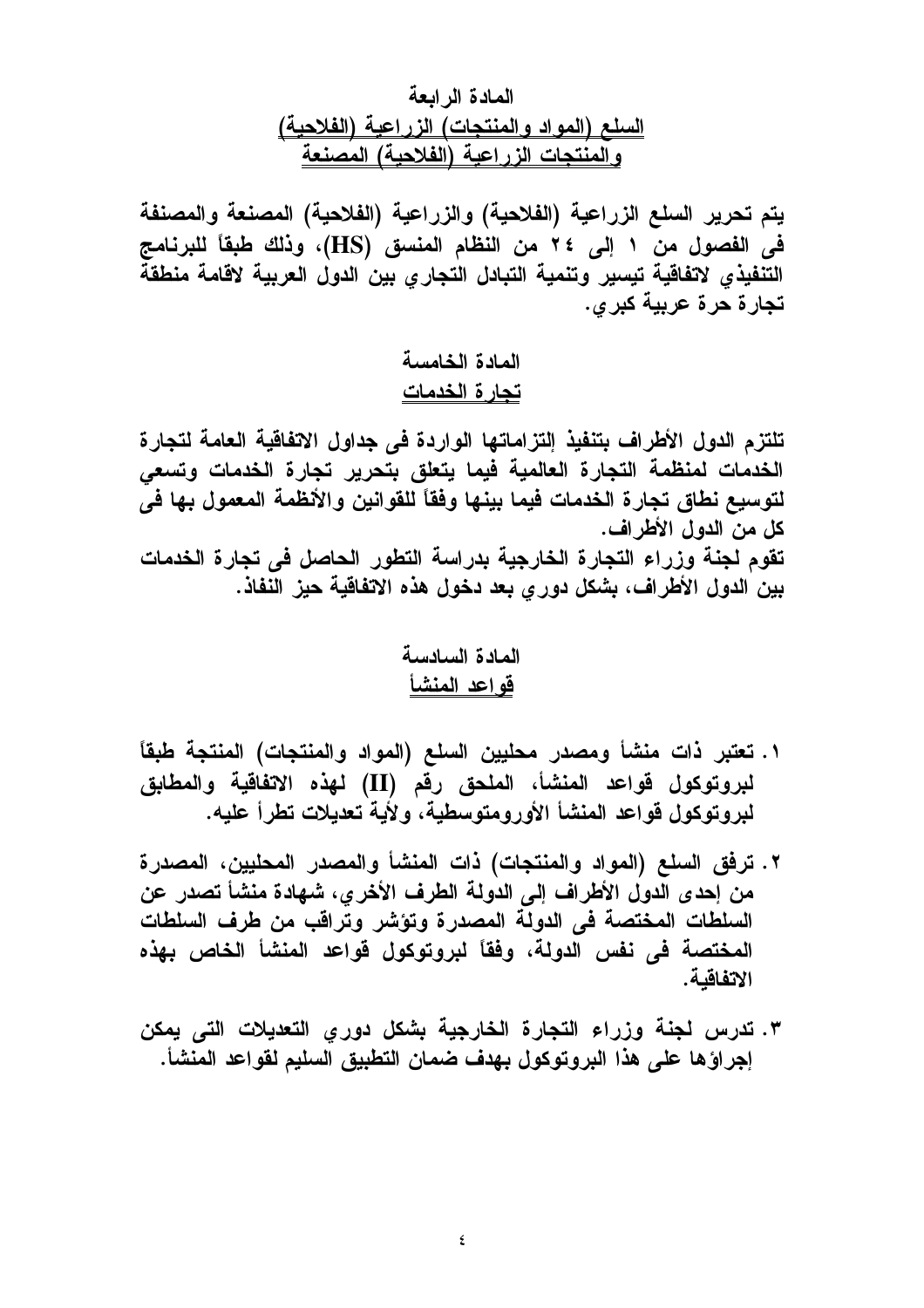- ١. يقصد بالرسوم الجمركية الرسوم المبينة في التعريفة الجمركية حسب النسب المطبقة في الدول الأعضاء بتاريخ ٢/٢ ١/١٩٧ والرسوم والضرائب ذات الأثر المماثل الأخرى المطبقة في التاريخ المذكور التي تفرضها إحدى الدول الأطراف على السلع المستوردة والتي لا تخضع لها منتجات الدولة الطرف نفسها.
- ٢. لا يجوز فرض أية رسوم جمركية جديدة أو رسوم وضرائب أخرى ذات أثر مماثل على السلع المتبادلة بين الدول الأطراف بعد دخول هذه الاتفاقية حيز النفاذ.
- ٣. إذا تم أى تخفيض فى الرسوم الجمركية والرسوم والضرائب الأخري ذات الأثر المماثل عند أو بعد دخول هذه الاتفاقية حيز النفاذ، فإن الرسوم والضرائب المخفضة تحل محل تلك المنصوص عليها في الفقرة (I) من هذه المادة.
- ٤. تتبع الدول الأطراف جدول التعريفة الجمركية المنسقة (HS) في تصنيف السلع المتبادلة فيما بينها.
- ه. تقوم الدول الأطراف عند التوقيع على هذه الاتفاقية، بتبادل المستندات الخاصة بتحديد الرسوم الجمركية والرسوم والضرائب الأخري ذات الأثر المماثل المطبقة لديها في التاريخ المشار اليها في الفقرة (I)، وفقاً لجداول التعريفة الواردة بالفقرة (٤) من هذه المادة.

# المادة الثامنة القبود غبر الجمركبة

تلتزم الدول الأطراف بالازالة الفورية لكافة القيود غير الجمركية بما في ذلك التدابير والإجراءات التى قد تتخذها الدولة الطرف للتحكم فى الواردات، وتشمل هذه القيود، على وجه الخصوص، القيود الكمية والنقدية والإدارية والفنية التي تفرض على الاستيراد. ولا يجوز فرض أية قيود غير جمركية جديدة، وذلك بما يتماشى مع الأحكام الخاصة بمنظمة التجارة العالمية واتفاقية تيسير وتنمية التبادل التجارى بين الدول العربية وترتيبات منطقة التجارة الحرة العربية الكبر ي.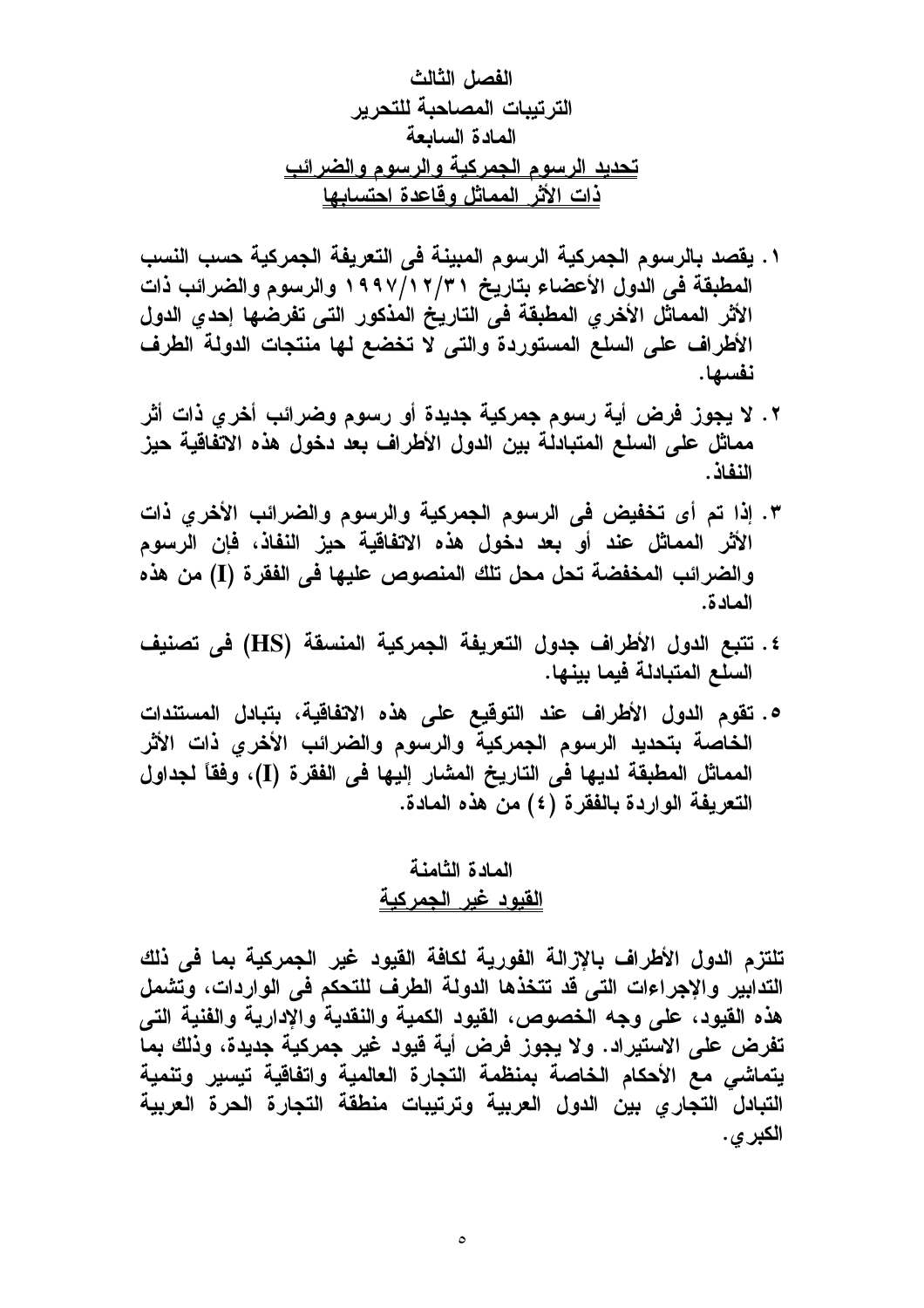### المادة التاسعة القيمة الحمر كية

تطبق الدول الأطراف عند تحديد القيمة الجمركية للسلع المستوردة النصوص الواردة في اتفاقية منظمة التجارة العالمية الخاصة بالتقييم الجمركي.

تعامل السلع ذات منشأ ومصدر الدول الأطراف المتبادلة فيما بينها معاملة السلع الوطنية.

تراعى أحكام هذه الاتفاقية فيما يخص الرسوم والضرائب المؤداة فعلياً عند مقارنـة العروض الخاصـة بالمناقصات العالمية لتوريد السلع فى كل دولـة طرف طبقاً لأحكام هذه الاتفاقية وبما لا يتعارض مع القوانين والأنظمة السارية في إطار المعاملة التفضيلية في كل منها.

# المادة الثانية عشرة الضريبة على القيمة المضافة وضريبة المبيعات

يتم تحديد وعاء الضريبة على القيمة المضافة أو ضريبة المبيعات بالنسبة للمنتجات التي تستفيد من الاعفاءات او التخفيضات الجمركية عند إستيرادها باحتساب الرسوم الجمركية والرسوم والضرائب الأخرى ذات الأثر المماثل وفقاً لنسب الاعفاءات أو التخفيضات الواردة بالمادتين الثالثة والرابعة من هذه الاتفاقية.

# المادة الثالثة عشرة المعاملات المالبة

تجرى تسوية المعاملات المالية المتعلقة بالمبادلات التجارية بين الدول الأطراف باحدى العملات الحرة طبقاً للتشريعات والقوانين المعمول بها في كل منها وذلك دون الإخلال بأية اتفاقات أو ترتيبات سارية بين بعض الدول الأطراف.

تعمل كل دولة طرف على المشاركة في المعارض والأسواق الدولية التي تقام لدى الدول الأطراف الأخرى، كما تسمح كل منها بإقامة المعارض الدائمة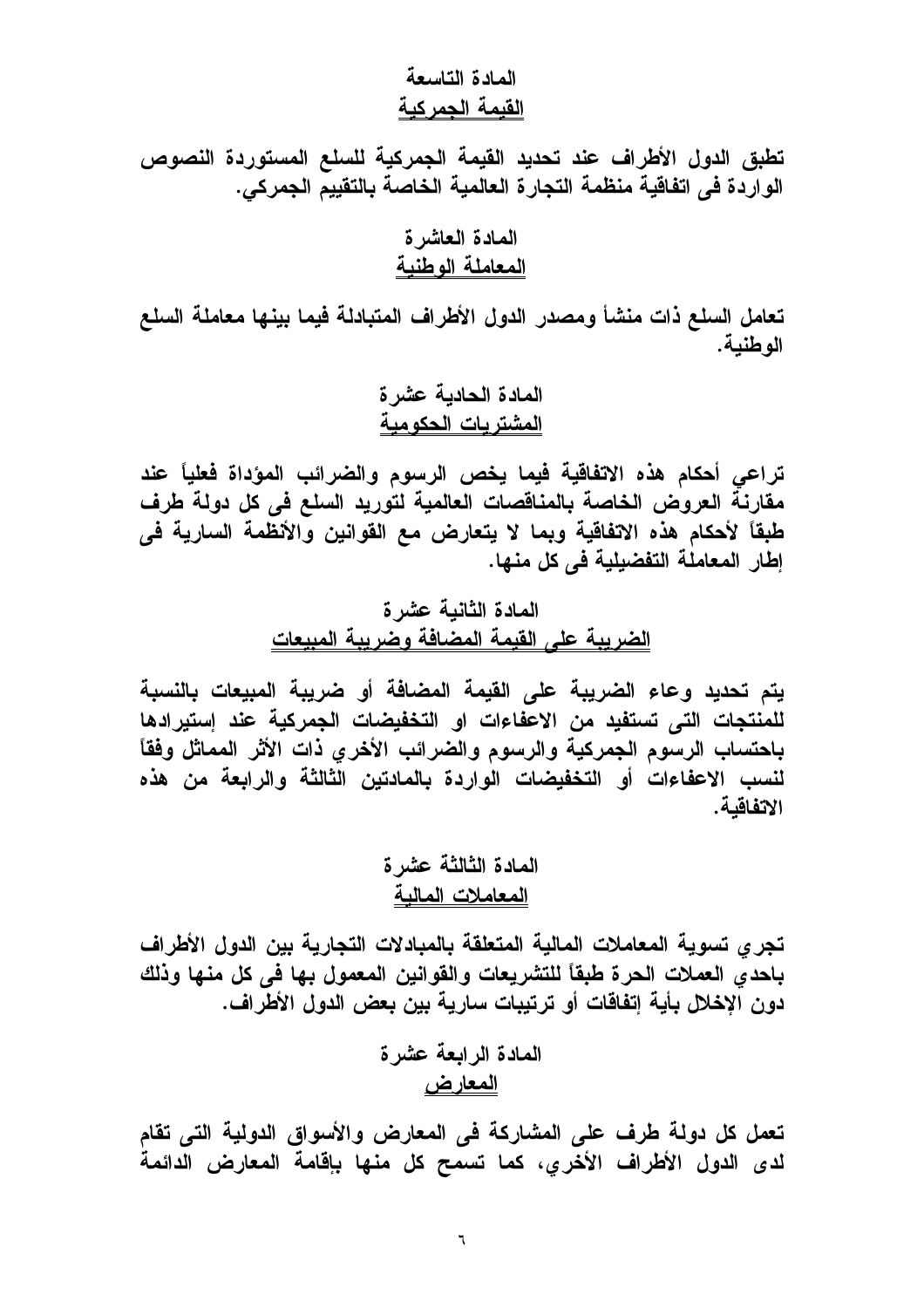والمؤقتة في بلدها وتقدم لها التسهيلات اللازمة لتحقيق ذلك وفقاً للقوانين والأنظمة النافذة في كل دولة طرف.

يحق لكل طرف تطبيق إجراءات الوقاية المنصوص عليها في إتفاقية إنشاء منظمة التجارة العالمية ويطبق ذلك فقط بالنسبة للمنتجات التى يقرر أى طرف أنه تم استيرادها داخل أراضيه من احدى الدول الأطراف بكميات متزايدة سواء بشكل مطلق أو نسبي بالمقارنة بالإنتاج المحلي وبحيث تسبب أو تهدد بإلحاق ضرر جسيم بالصناعة أو الزراعة المحلية التي تنتج منتجات مماثلة أو منافسة بشكل مباشر لتلك المستوردة من الأطراف الأخرى، وذلك طبقاً للقوانين والتشريعات المطبقة في كل من الدول الأطراف في الاتفاقية.

> المادة السادسة عشرة الصناعات الولبدة

- يمكن لكل دولة طرف خلال فترة التفكيك التدريجي للرسوم الجمركية والرسوم والضرائب الأخرى ذات الأثر المماثل إتخاذ تدابير لأجل محدود إستثناء من أحكام المادتين الثالثة والرابعة وذلك بزيادة الرسوم الجمركية أو بإعادة العمل بالرسوم الجمركية والرسوم والضرائب الأخرى ذات الأثر المماثل المعمول بها بالنسبة للصناعات الوليدة أو قطاعات بصدد إعادة الـهيكلة أو التـى تواجـه صعوبات جديـة.
- وتقوم كل دولة طرف بإعلام الدول الأطراف الأخرى بأى إجراء إستثنائي تنوي إتخاذه وبالجدول الزمنى لإلغاء الرسوم الجمركية والضرائب الأخرى ذات الأثر المماثل المفروضة بموجب هذه المادة .
- وتقوم لجنة وزراء التجارة الخارجية بدراسة الإجراءات المقترحة من الدولة الطرف المعنية ولا يتم تطبيق هذه الإجراءات إلا بعد موافقة اللجنة المذكور ة.

المادة السابعة عشرة <u>الدعم و الاغر اق</u>

إذا واجهت أى دولة طرف حالة دعم أو إغراق فى وارداتها من الأطراف الأخرى، فإنه يمكن اتخاذ الاجراءات الملائمة لمواجهة مثل هذه الحالات وفقاً لأحكام اتفاقيتي الدعم والرسوم التعويضية وإجراءات مكافحة الاغراق الملحقتان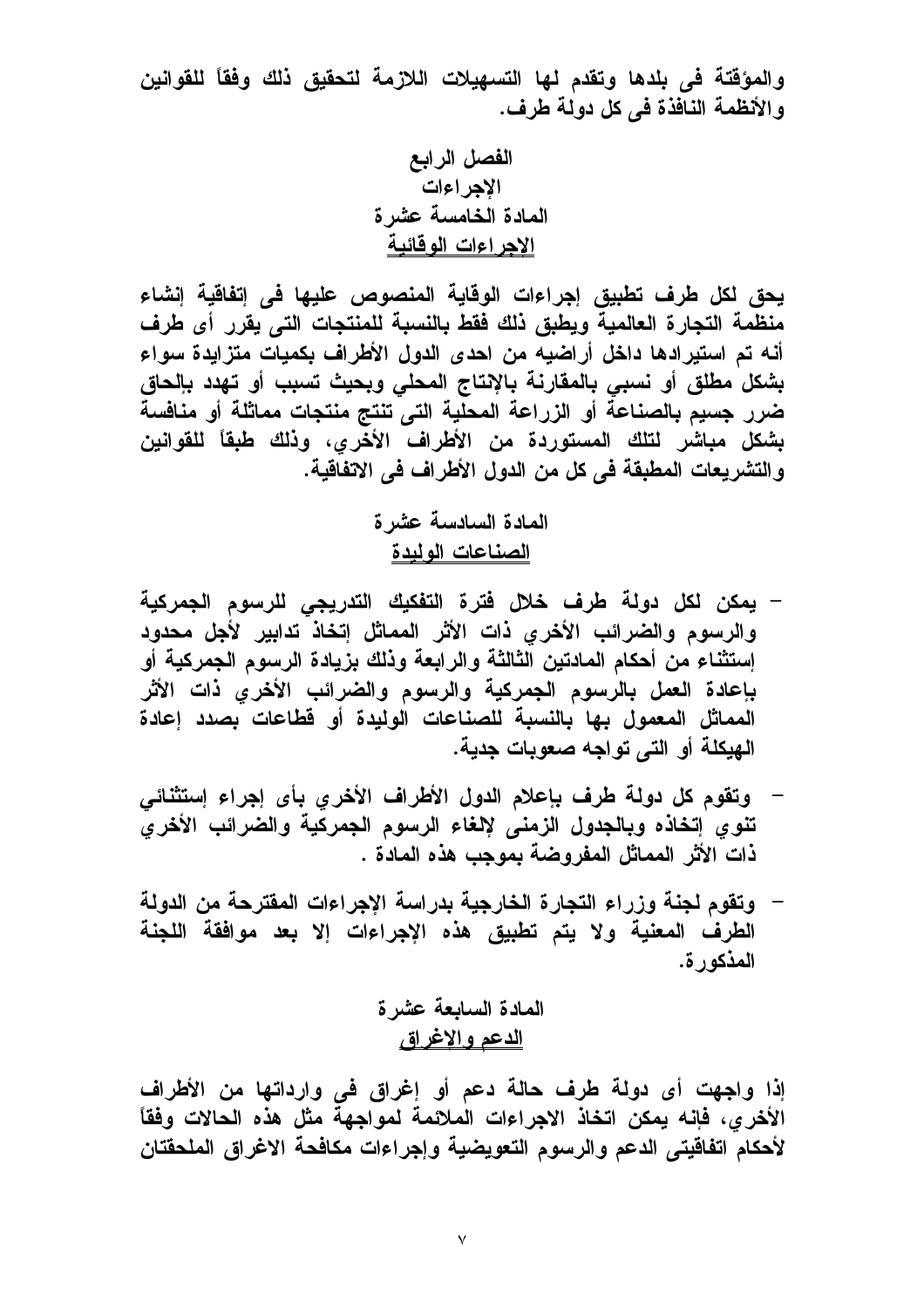باتفاقية انشاء منظمة التجارة العالمية، وذلك طبقاً للقوانين والتشريعات المطبقة في كل من الدول الأطراف في الاتفاقية.

> المادة الثامنة عشرة خلل في ميزان المدفوعات

إذا واجهت إحدى الدول الأطراف مخاطر أو مشاكل أو خلل في ميزان المدفوعات أو ما يهدد بحدوث ذلك، يحق لها إتخاذ الإجراءات المناسبة وذلك وفقاً للأحكام منظمة التجارة العالمية. وتخطر الدولة الطرف المتضررة لجنة وزارع التجارة الخارجية بالاجراءت وعليها أن تحدد الجدول الزمني لإلغائها .

# المادة التاسعة عشرة <u>السلع التي لا تسرى عليها أحكام الاتفاقية</u>

لا تسرى أحكام هذه الاتفاقية على السلع الواردة بالقوائم المعتمدة من المجلس الاقتصادي والاجتماعي لجامعة الدول العربية والمستثناة من المزايا الممنوحة بالبرنامج التنفيذي لاتفاقية تيسير وتنمية التبادل التجاري بين الدول العربية، لأسباب دبنية أو صحبة أو أمنية أو ببئية .

### المعادة المعثيرون حماية النظام العام

تخضع جميع السلع المتبادلة بين الدول الأطراف الى القوانين الأمنية والصحية والقوانين المتعلقة بحماية الأخلاق والنظام العام والتراث الوطنى والتاريخي والأركيولوجي (الآثار) والفني وحماية البيئة المعمول بها في كل الدول الأطراف. ولا يجوز استخدام هذه القيود والإجراءات كحواجز غير جمركية للتبادل التجاري بين الدول الأطراف.

# المعادة الحادية والعشرين الإحر اءات الصحبة والصحبة النباتية

يحق للدول الاطراف إتخاذ الاجراءات الصحية والصحية النباتية اللازمة لحمايسة صحة وحياة الاشخاص والحيوانات او للحفاظ على النباتات، شريطة الا تتعارض هذه الاجراءات مع مقتضيات هذه الاتفاقية. و تخضع البــضائـع المتبادلــــة بــــين الدول الاطراف لقوانين الحجر الزراعي والبيطري المعمول بهاً في كل منها عند الاستيراد ولا يجوز إستخدام هذه القيود والاجراءات كحسواجز غيس جمركيسة للتبادل التجار ي بين الدول الأطراف، وذلك بما لا يتعارض مع إتفاقيتي العوائسق الفنية والصحية النباتية الملحقتين بإتفاقيسة منظمسة التجسارة العالميسة ومسع الاتفاقيات الدولية الأخر ي ذات الصله.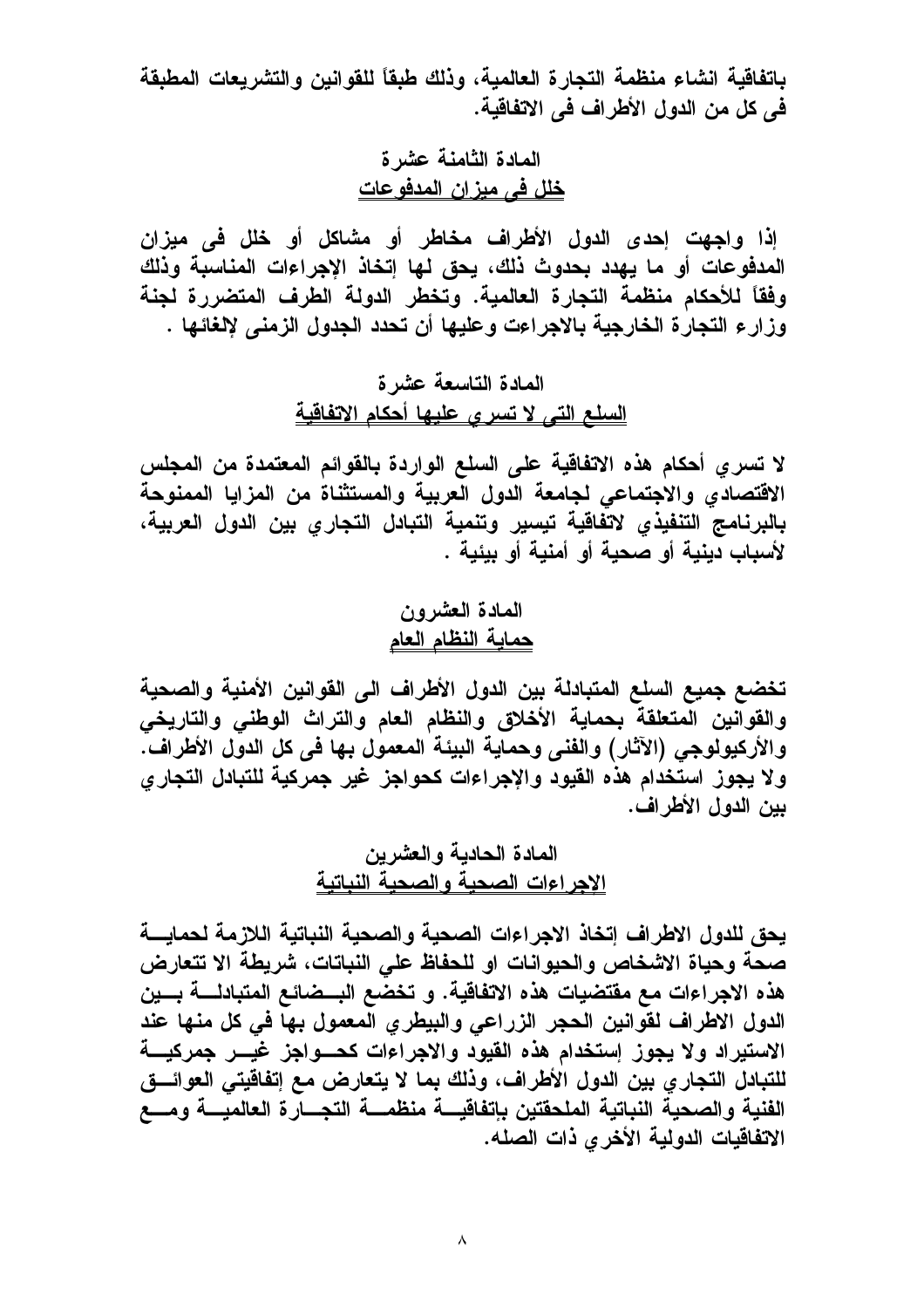# المادة الثانبة والعشرون الملكبة الفكر بة

تلتزم الدول الأطراف بحماية حقوق الملكية الفكرية بمسا فيهسا حسق المؤلسف وبراءات الإختراع والعلامات التجارية والرسوم الصناعية والنماذج السصناعية والعلامات الجغرافية والتسميات المثبته للأصل، وكذلك حماية الأعمـــال الأدبيــــة والفنية وبرامج الحاسوب، وذلـــك دون الإخــــلل بإلتزامــــات الـــدول الأطــــراف بالإتفاقيات المنبثقه عن منظمة التجارة العالمية وبالقوانين والأنظمة النافذة لدى كل دولة طرف في هذه الإتفاقية. تتولى لجنة وزراء التجارة الخارجية متابعة كافة الامور المتعلقة بحقوق الملكية الفكر بـة.

تعمل الدول الاطراف على التعاون من اجل تنسيق التشريعات الفنية والمقساييس والمواصفات فيما بينها طبقا للأعراف الدولية. في حالة لجـــوع إحـــدى الــــدول الاطراف الي إتخاذ إجراءات تضع أو من شانها وضع حواجز تقنيسة للتجسارة، تقوم الدول الاطراف باجراء مشاورات فورية بهدف إيجاد الحلول المناسبة. تعمل الدول الاطراف على الاسراع بتوقيع اتفاقيات حول الاعترافسات المتبادلسة الخاصة بالمطابقة.

اولا : لجنة وزراء الخارجية :

- أ– تنشأ لجنة من وزراء خارجية الدول الاطراف في الاتفاقية تختص بتحديد الاجراءات السياسية الكفيلة بدفع وتوسيع مسار أكادير فيما بسين السدول العربية المتوسطية وكذلك فيما بينها وبين دول الاتحاد الاوروبسي. كمسا تختص بدعم الاطار السياسي لاتفاقية إقامة منطقة التبادل الحر بين الدول العريبة المتوسطية.
- ب— تجتمع لجنة وزراء الخارجية سنويا، وكذلك كلما إفتضى الامر، بمبـــادرة من أيه دولة طرف في الاتفاقية طبقا للنظام الداخلي للجنة السذي تقسره والمنصوص عليه في الفقرة ( هـــ ) من هذه المادة.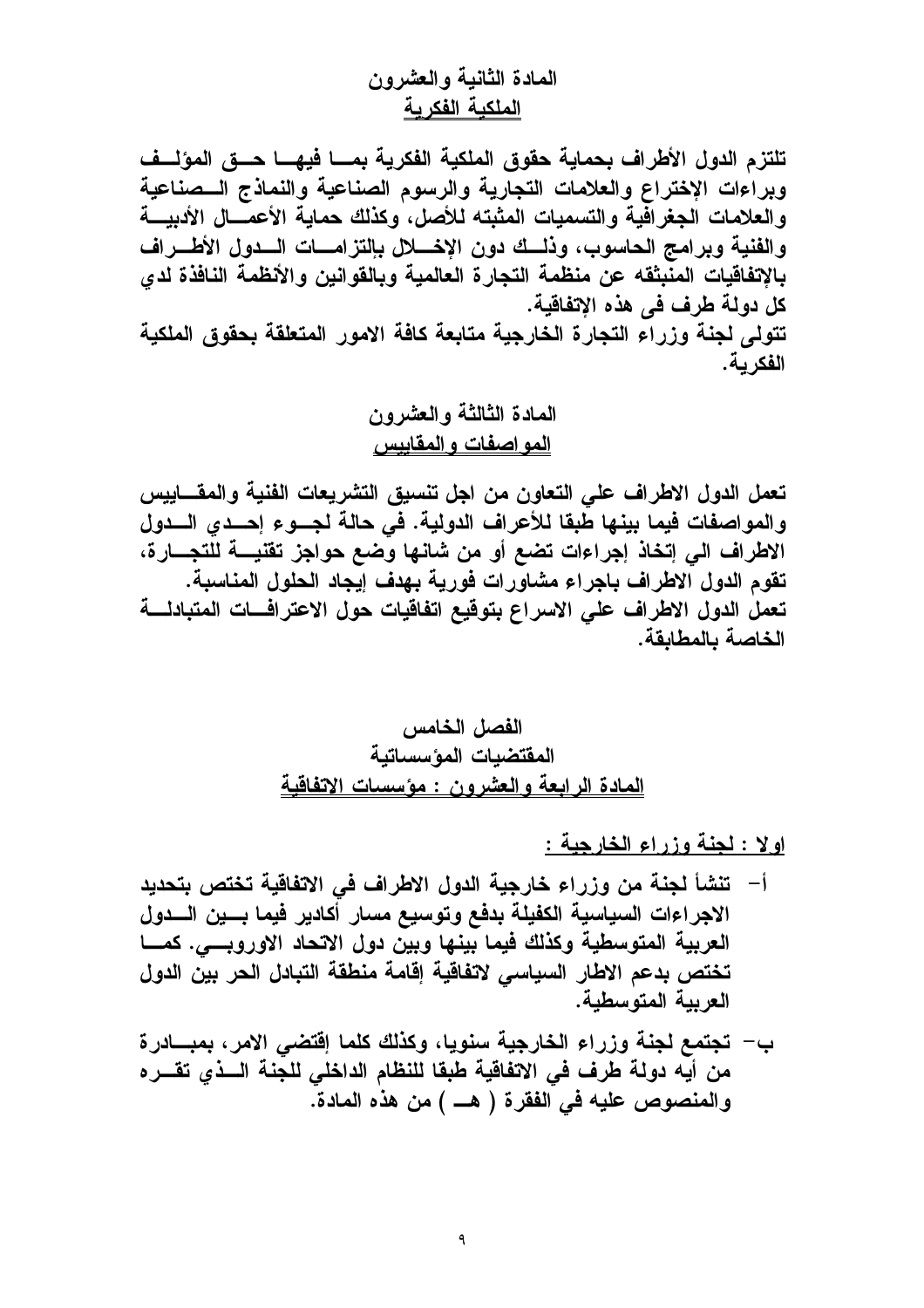- ج– تتم رئاسة اللجنة بالتناوب بين وزراء خارجية الدول الاطــراف، وذلــك حسب الترتيب الابجدى للدول الاطراف، وما ينص عليه النظام السداخلي للحنة.
	- د– يجوز للجنة وزراء الخارجية ان تنشئ لجنة على مستوى كبار الموظفين تعرض توصياتها على اللجنة الوزارية.
- هـــ تعتمد لجنة وزراء الخارجية نظامها الداخلي وكذا النظام الداخلي للجنة كبار الموظفين عند انشائها.

ثانيا : لجنة وزراء التجارة الخارجية :

- أ تنشأ لجنة وزارية تجتمع على مستوى الوزراء لمكلفين بالتجارة الخارجية مرة على الأقل كل سنة ، وكلما إقتضت الضرورة ذلك بمبادرة من أية دولة طرف في الاتفاقية ، طبقاً للنظام الداخلي للجنة .
- ب تختص اللجنة بالاشراف على تنفيذ الاتفاقية وتذليل الصعوبات التي قد تعترض مسيراتها وتحديد سبل تعميق التعاون والاندماج بين أطراف الاتفاقية ، وتدرس اللجنة القضابا العامة المتعلقة بهذه الاتفاقية أو أبه جوانب أخرى ذات الاهتمام المشترك ، ولها سلطة اتخاذ القرار في هذا الشأن .
- ج تتم رئاسة اللجنة بالتناوب بين الدول الأطراف وذلك حسب الترتب الابجدي ووفقاً لما ينص عليه نظامها الداخلي المنصوص عليه بالفقرة ( السادسة ) من هذه المادة .
- د تعتبر قرارات اللجنة الزامية لجميع الدول الأطراف التي يتعين عليها اِتخاذ الاجراءات اللازمة لتطبيقها . كما يمكنها إصدار القرارات اللازمة من أجل تطوير هذه الاتفاقية .
- هــــ تشكل اللجنة الوزارية لجنة فنية مكلفة بمتابعة تنفيذ هذه الاتفاقية وتعرض توصياتها على اللجنة الوزارية التي يمكنها أن تفوض جزءاً من اختصاصاتها للجنة الفنية .

و – تعتمد اللجنة الوزارية نظامها الداخلي والنظام الداخلي للجنة الفنية .

تقوم لجنة وزراء التجارة الخارجية على وجه الخصوص بالمهام التالية : – مراجعة وتقييم أداء هذه الاتفاقية بوجه عام .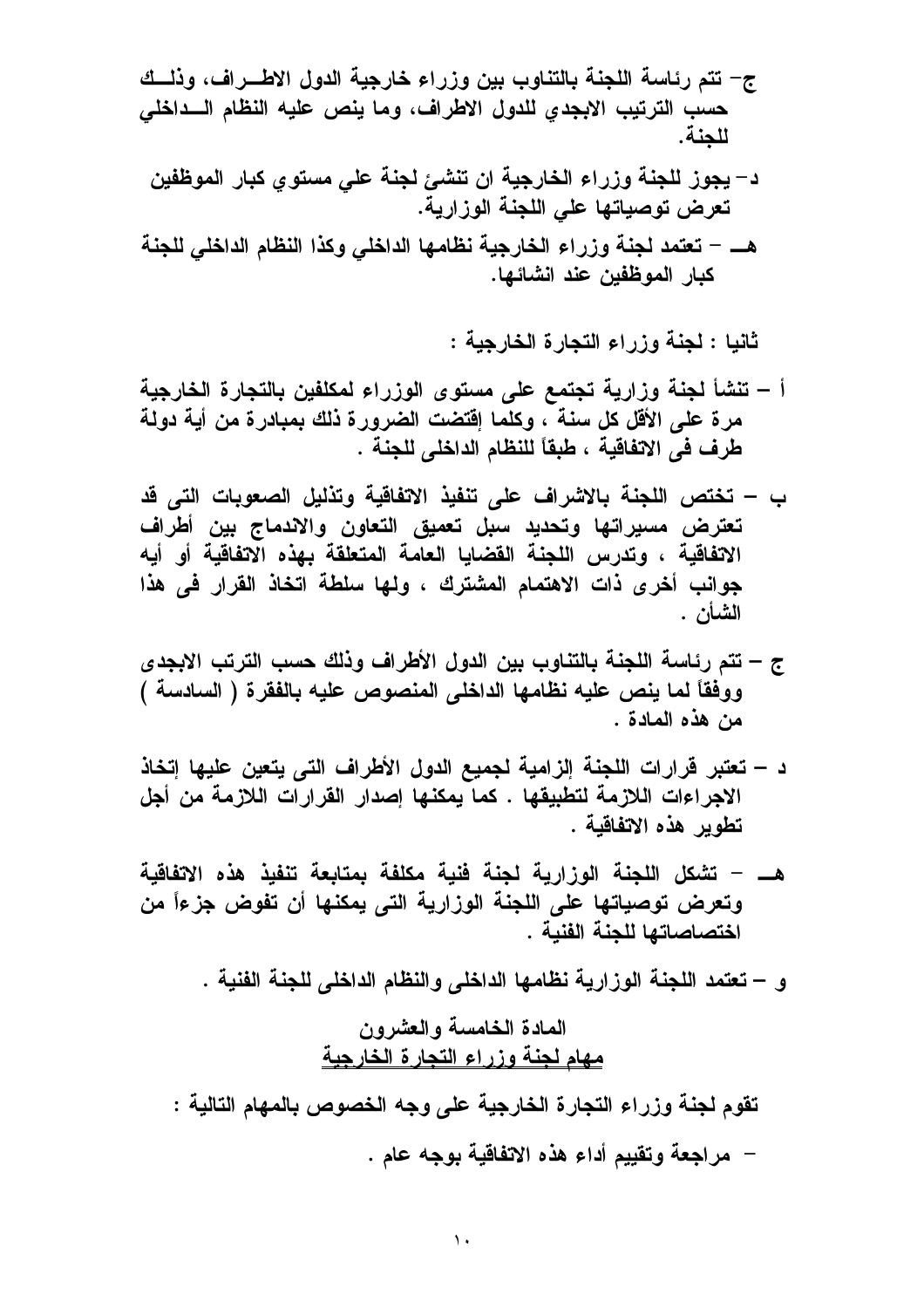- مراجعة وتقييم نتائج هذه الاتفاقية في ضوء الخبرة المكتسبة من خلال تطبيقها ، والنظر في سبل دعم العلاقات بين الدول الأطراف .
- المساعدة على تفادى النزاعات وحلها عن طريق المشاورات استناداً الى المعادة ( ٢٨ ).
- النظر في التعديلات المقترحة على هذه الاتفاقية وإقرار هذه التعديلات مع مراعاة المتطلبات القانونية لدى كل طرف .

ويحق لهذه اللجنة تشكيل لجان دائمة أو متخصصة أو فرق عمل وأن تفوضها أيا من صلاحياتها ، وتضع اللجنة الوزارية القواعد الاجرائية الخاصة بها ، وتنفذ جميع قراراتها بالاجماع .

تقوم اللجنة الفنية بتنفيذ ما تكلف به من طرف لجنة وزراء التجارة الخارجية، وعلى وجه الخصوص بالمهام التالية :

- متابعة تنفيذ بنود الاتفاقية .
- متابعة تنفيذ قرارات لجنة وزراء التجارة .
- تقديم المساعدات لتسوية النزاعات استناداً الى المادة ( ٢٧ ) من هذه الاتفاقية .

المعادة السبابعة والعشرون الوحدة الفنبة

تنشأ ، بموجب هذه الاتفاقية ، وحدة فنية لرعاية شئونها يكون من اختصاصاتها تقديم المشورة والدعم الفني في جميع المسائل التي تخص تنفيذ الاتفاقية بالاستناد الى الملحق رقم (III) .

من أجل تطبيق هذه الاتفاقية ، تقوم الدول الأطراف بالتشاور والتعاون من أجل التوصل الى توافق آراء بشأن كل ما يمكنه أن يؤثر على حسن تنفيذ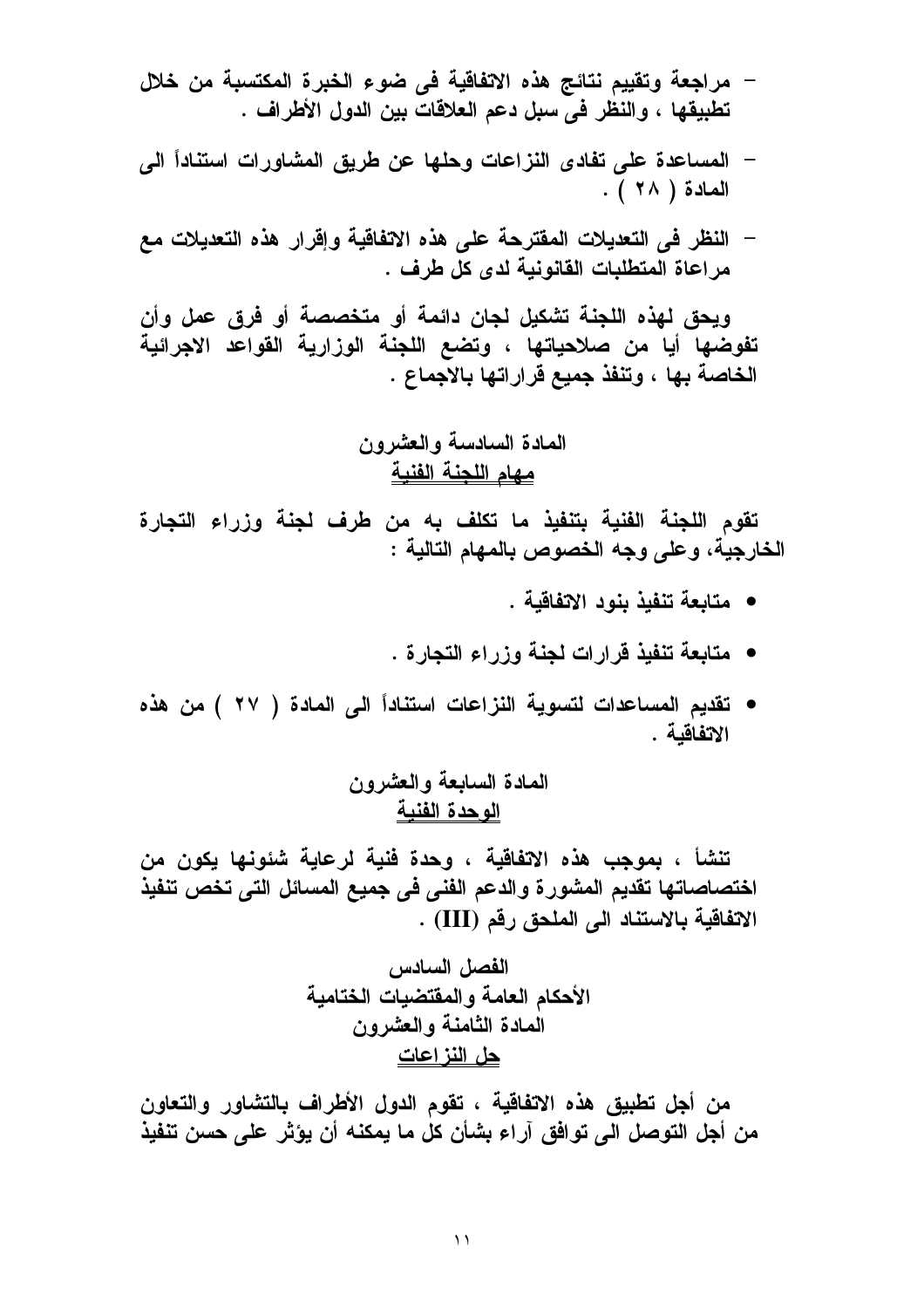هذه الاتفاقية أو بخصوص أي اجراء يكون قد أتخذ أو سبتخذ من قبل إحدى الدول الأطراف أو من قبل طرف آخر لا يتماشى مع أحكام هذه الاتفاقية .

إذا ما نشأ أي نزاع بشأن تفسير هذه الاتفاقية أو إذا اعتبرت إحدى الدول الأطراف أن دولة طرف آخر قد أخلت بالتزاماتها بموجب هذه الاتفاقية ، أو أن احدى الدول الأطراف قد إتخذت تدابير تنقص من المزايا التي تتضمنها الاتفاقية ، فانه يتعين على الدول الأطراف المعنية بذل كل جهد للتوصل الى حلول مرضية لكل منها وذلك من خلال التشاور .

إذا لم تتمكن الدول الأطراف المعنية من التوصل الى حل مرض خلال فتر ة ( ٤٥ ) خمسة وأربعون يوما من تاريخ الابلاغ بطلب التشاور ، يحال الأمر الى لجنة وزراء التجارة الخارجية .

تقوم لجنة وزراء التجارة الخارجية بدراسة الموضوع وتتخذ القرارات اللازمة لتسوية الخلافات الخاصة بتفسير وتطبيق هذه الاتفاقية .

تلتزم الدول الأطراف بالاتفاقية بضمان تطبيق قرارات لجنة وزراء التجارة الخار جبة بشأن حل النز اعات .

إذا لم تتمكن لجنة وزراء التجارة الخارجية من التوصل الى حل مرض للدول الأطراف المعنية بشأن حل النزاعات ، يمكن للدولة الطرف تقديم طلب لهذه اللجنة لتعيين لجنة خاصة للتحكيم في النزاع .

تقوم لجنة وزراء التجارة الخارجية بدراسة طلب تعيين لجنة تحكيم ، وفي حالة قبوله يتم تشكيل لجنة تحكيم في مدة لا تتعدى ( ٣٠ ) ثلاثين يوما من تاريخ قبول الطلب ، وتخفض هذه المدة الى ( ١٥ ) خمسة عشرة يوما بالنسبة للسلع سريعة التلف .

تقوم لجنة وزراء التجارة الخارجية باقرار نظام وأسس عمل لجنة التحكيم.

تكون قرارات لجنة التحكيم ملزمة للدول الأطراف ، وتتخذ الدول الأطراف الاجراءات اللازمة لتطبيق قرارات اللجنة .

> المادة التاسعة والعشرون مر اجعة الاتفاقية

تقوم الدول الأطراف في هذه الاتفاقية بمراجعة الاتفاقية على أساس التطورات المستقبلية للعلاقات الاقتصادية الدولية والاقليمية ، خاصة في إطار منظمة التجارة العالمية والقيام كذلك فى هذا السياق وفى ضوع المستجدات ذات الصلة بدراسة إمكانية تطوير التعاون فيما بينها وتعميقه وتوسيعه الى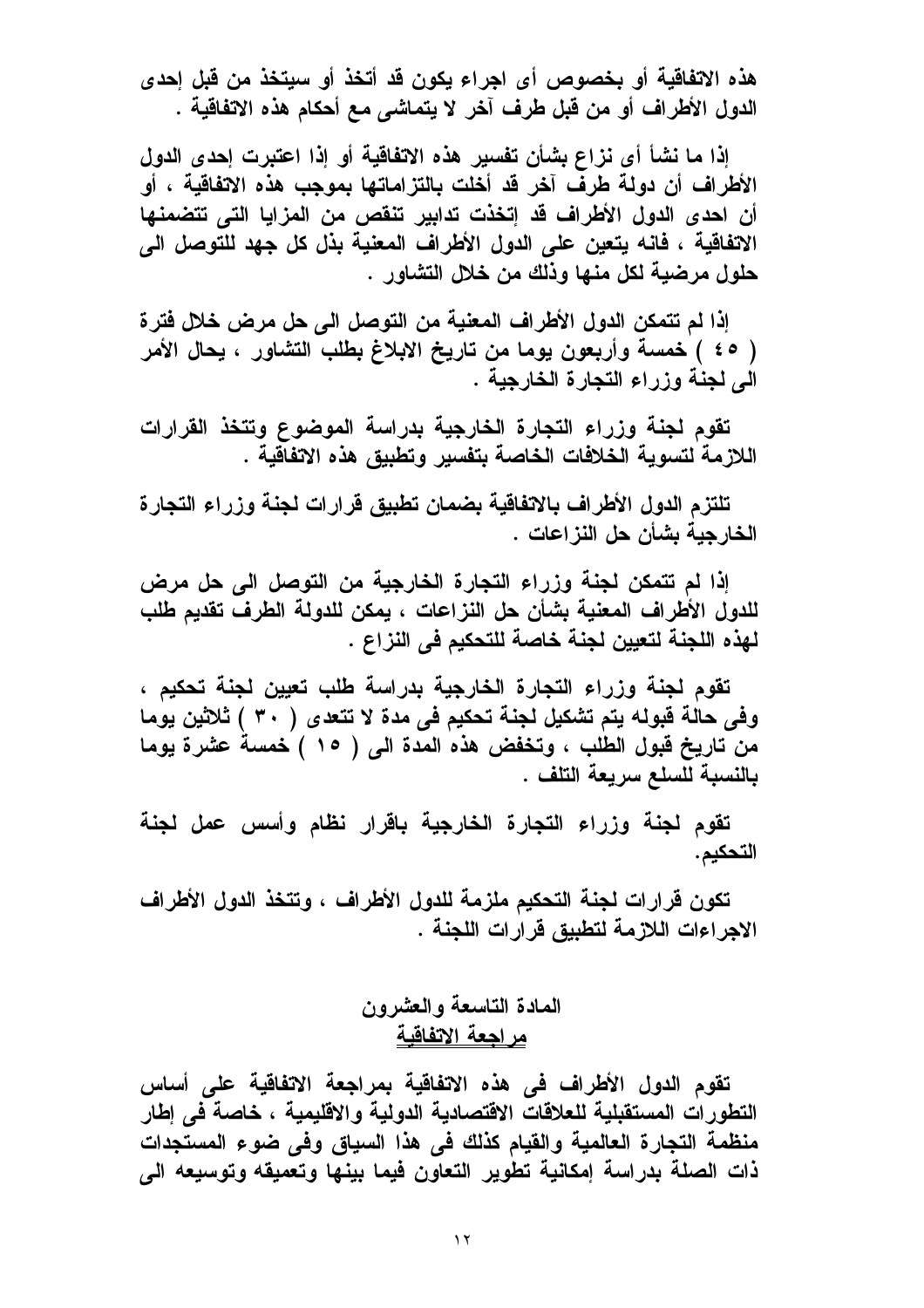المجالات التي لم تشماها الاتفاقية . ويمكن للدول الاطراف ان تعرض مقترحاتها على لجنة وزراء الخارجية لاتخاذ القرار المناسب بشانها.

تخضع النتئج المنبثقة عن الاجراءات المنصوص عليها في الفقرة اعلاه للمصادقة عليها من الدول الاطراف فى عذه الاتفاقية حسب التشريعات الخاصة بكل منها.

> المادة الثلاثون <u>الانضمام</u>

يمكن لكل دولة عربية عضو في جامعة الدول العربية و منطقة التجارة الحسرة العربية الكبرى و ترتبط مع الاتحاد الاوروبى باتفاقيـــة شـــراكـة (مـــشاركـة) أو إتفاقية تجارة حرة ، طلب الانضمام إلى هذه الاتفاقية ، و يتم ذلك بموافقة جميع الدول الاطراف في لجنة وزراء الخارجية ، و تلتزم الدولة المنضمة لتنفيذ كافة الالتزامات الساريةَ عند انضمامها بموجب أحكام هذه الاتفاقية .

و يمكن للجنة وزراء التجارة الخارحية في إطار التشاور ، تحديد فترة زمنية لتفكيك الرسوم الجمركية لسلع تلك الدولة على أساس المعاملة بالمثل.

تسرى هذه التفاقية لمدة غير محدودة و يمكن لكل دولة طرف من أطراف الاتفاقية الانسحاب منها باشعار لجنة وزراء الخارجية بذلك. ينتهي العمل بهذه الاتفاقية بالنسبة للدولة المنسحبة بعد مرور ثلاثة أشهر من تاريخ الاشعار على أن تبقى احكام هذه الاتفاقية سارية المفعول بالنسبة للالتزامات الواردة في نظامها الى حين انقضاء هذه الالتزامات

لاتتعارض هذه الاتفاقية مع إبقاء أو إبرام إتفاقيات لانشاء إتحادات جمركية أو مناطق للتجارة الحرة أو اتخاذ ترتيبات بخصوص تجارة الحدود ، و ذلك وفقا للمادة (٢٤) و الفصل (٤) من الاتفاقية العامة للتعريفات الجمركية و التجارة لعام ١٩٩٤والالتزامات الناشئة عنها

المادة الثالثة والثلاثون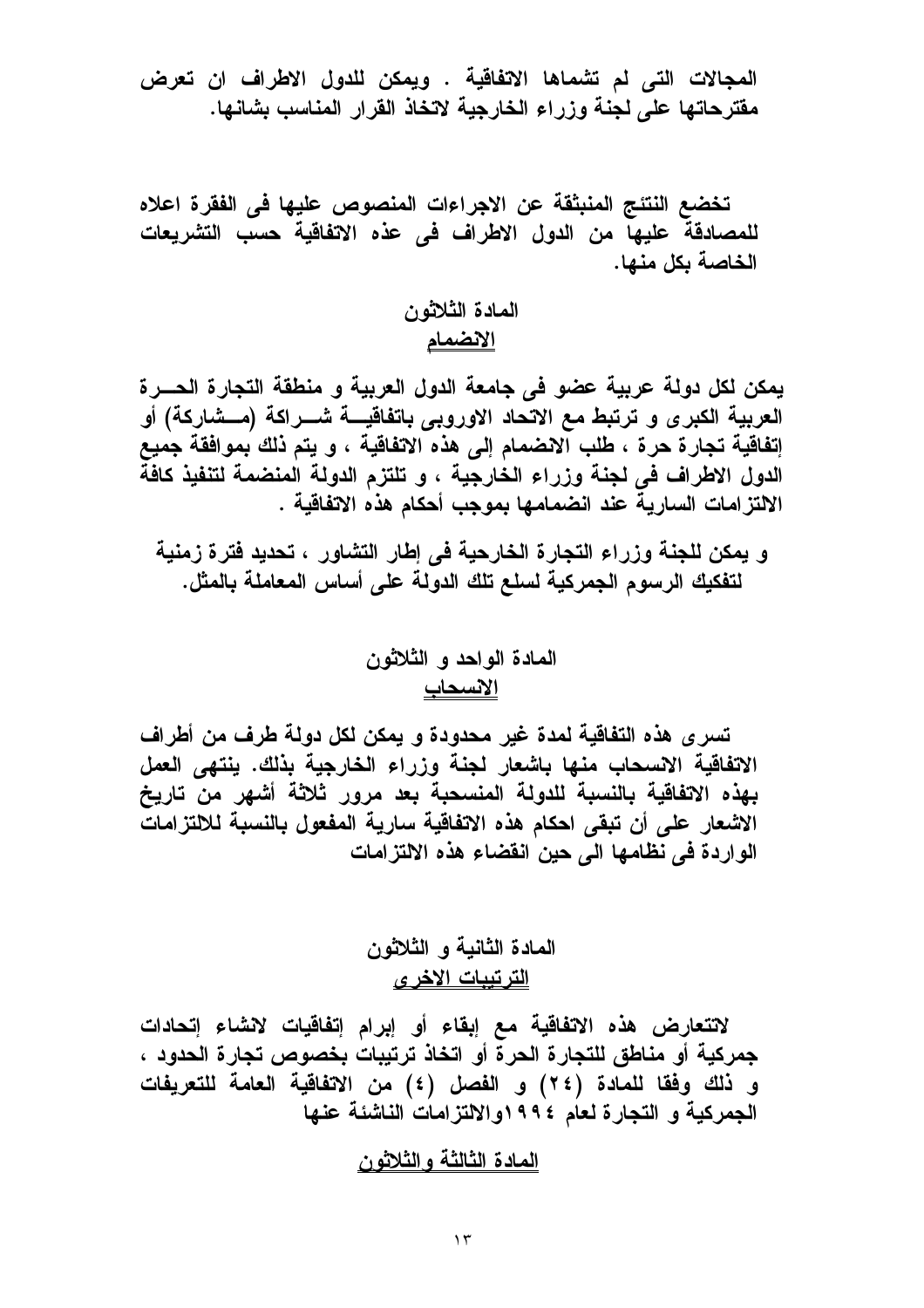يعتبر بروتوكول قواعد المنشأ والمرفقات الخاصة بهذه الاتفاقية جزءاً لا يتجزأ منها .

# المادة الرابعة والثلاثون المصادقة والدخول حبز النفاذ

تتم المصادقة على هذه الاتفاقية من قبل الدول الأطراف وفق الاجراءات الدستورية الخاصة بكل منها ، ويتم إيداع وثائق المصادقة لدى المملكة المغربية التي تتولى إشعار الدول الأطراف الآخرى بِّذلك .

وتدخل هذه الاتفاقية حيز النفاذ إبتداء من تاريخ قيام دولة الإيداع باشعار الدول الأطراف الأخرى باتمام آخر دولة طرف للآجراءات المشار اليها ففى الفقرة الأولى من هذه المادة .

حررت هذه الاتفاقية باللغة العربية في أربع نسخ أصلية لكل منها نفس الحجية ووقعت في مدينة أكادير بتاريخ ٤ محرم ١٤٢٥هـــ الموافق لـــ ٢٥ فبرابر ٢٠٠٤ م .

- عن حكومة عن حكومة المملكة الأردنية الهاشمية المملكة المغريبة
- عن حكومة عن حكومة جمهورية مصر العربية الجمهورية التونسية

#### ملحق رقم (III)

#### إحداث وحدة فنية

وفقا للمادة السابعة والعشرين من الاتفاقية ، تم الاتفاق على ما يلي :

أو لاً : تنشأ وحدة فنبة لر عابة شئون الاتفاقية .

ثانياً : يكون من ضمن إختصاصات هذه الوحدة الفنية تقديم المشورة والعدم الفني في مختلف المسائل التي تخص تطبيق الاتفاقية .